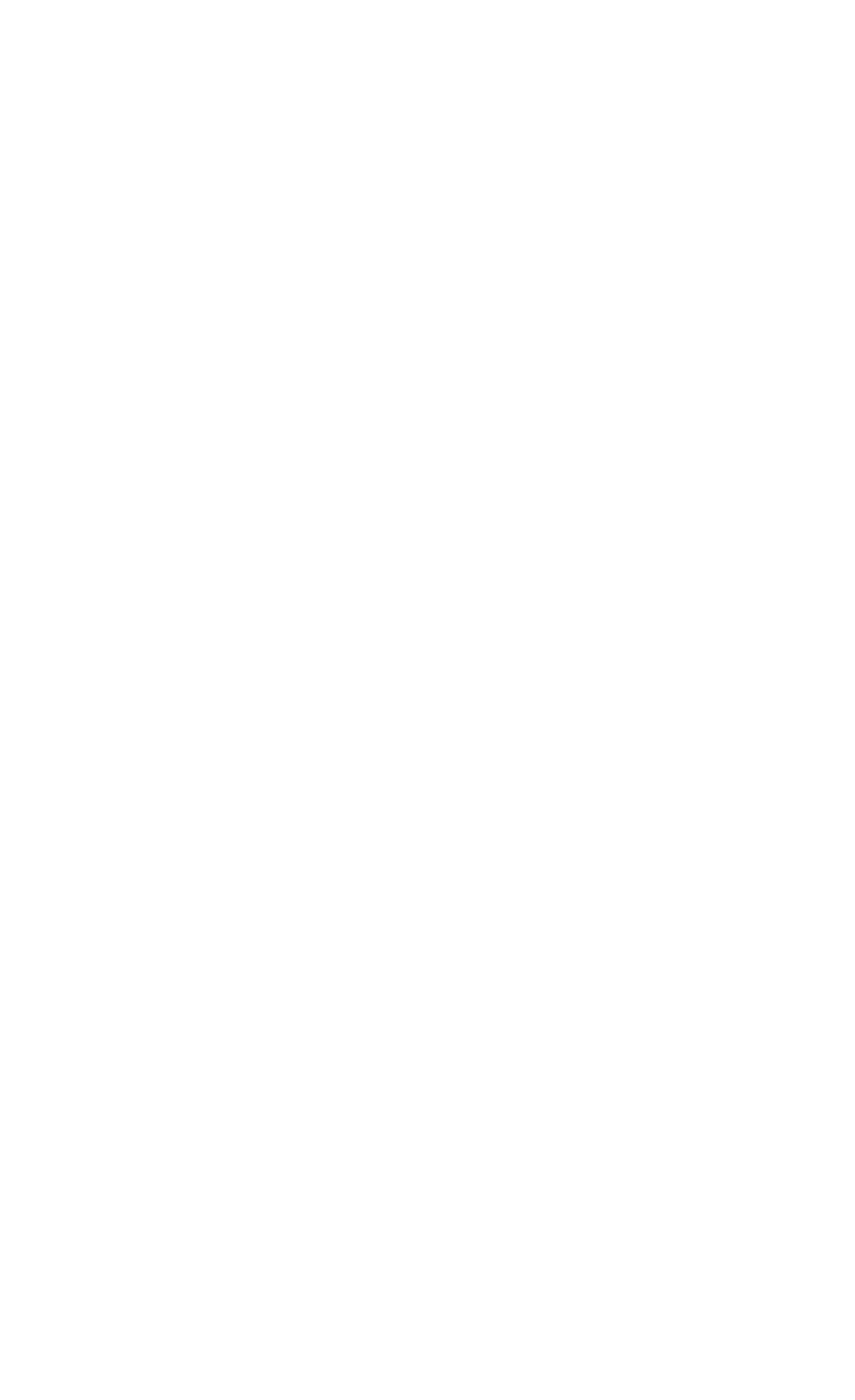## The Great Basin Naturalist Founded in 1939 by Vasco M. Tanner

A journal published from one to four times <sup>a</sup> year by Brigham Young University, Provo, Utah.

MANUSCRIPTS: Only original, unpublished manuscripts, pertaining to the Great Basin and the western United States in the main, will be accepted. Manuscripts are subject to the approval of the editor.

ILLUSTRATIONS: All illustrations should be made with a view to having them appear within the limits of the printed page. The illus trations that form a part of an article should accompany the manuscript. All half-tones or zinc etchings to appear in this journal are to be made under the supervision of the editor, and the cost of the cuts is to be borne by the contributor.

**REPRINTS:** No reprints are furnished free of charge. A price list for reprints and an order form is sent with the proof.

SUBSCRIPTION: The annual subscription is \$5.00 (outside the United States \$5.50). The price for single numbers is \$2.00 each.

All correspondence dealing with manuscripts should be addressed to the Editor, Vasco M. Tanner, Great Basin Naturalist, Brigham Young University, Provo, Utah. Other matters such at subscriptions, reprints, exchanges and other business should be addressed to Ernest L. Olson, Chairman of University Publications.

REPRINTS SCHEDULE OF THE GREAT BASIN NATURALIST

|            |       |                                                      |                            |       |       | Each<br>Additional |      |
|------------|-------|------------------------------------------------------|----------------------------|-------|-------|--------------------|------|
|            | 2pp.  |                                                      | 4рр. 6рр. 8рр. 10рр. 12рр. |       |       |                    | 2pp. |
| 50 copies  |       | $$7.00 \$8.00 \$9.00 \$10.00 \$11.00 \$12.00 \$2.50$ |                            |       |       |                    |      |
| 100 copies | 8.50  | 9.50                                                 | 10.50                      | 11.50 | 12.50 | 13.50              |      |
| 200 copies | 10.00 | 11.00                                                | 12.00                      | 13.00 | 14.00 | 15.00              |      |
| 300 copies | 11.00 | 12.00                                                | 13.00                      | 14.00 | 15.00 | 16.00              |      |

COVERS: \$10.00 for first 100 copies, \$4.00 for additional 100 copies.